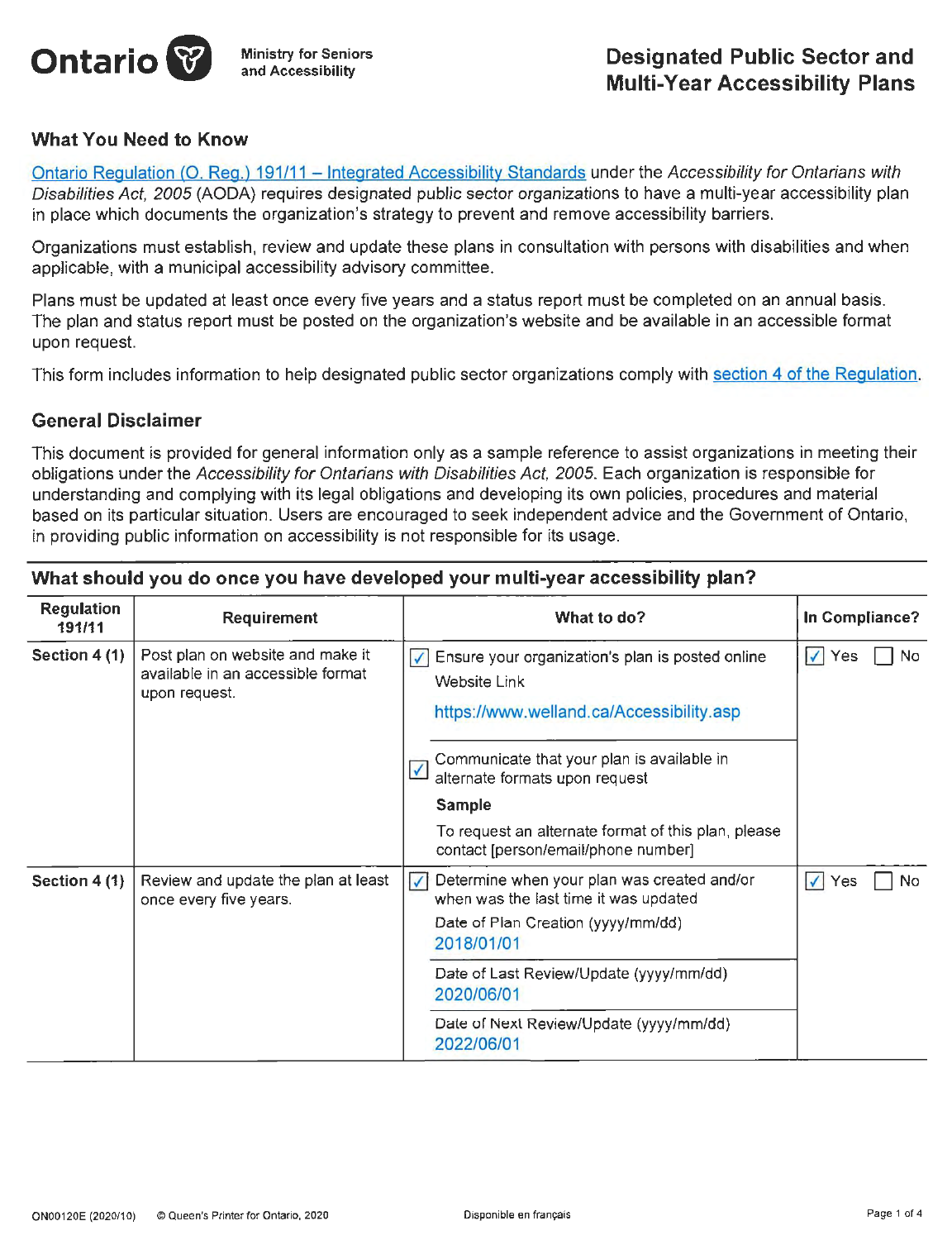| <b>Regulation</b><br>191/11 | <b>Requirement</b>                                                                                                                                                          | What to do?                                                                                                                                                                                                                                                                                                                                    | In Compliance?                   |
|-----------------------------|-----------------------------------------------------------------------------------------------------------------------------------------------------------------------------|------------------------------------------------------------------------------------------------------------------------------------------------------------------------------------------------------------------------------------------------------------------------------------------------------------------------------------------------|----------------------------------|
| Section 4 (2)               | Review and update the accessibility<br>plan in consultation with persons<br>with disabilities and an accessibility<br>advisory committee (if one has<br>been established).  | Determine if you need to establish an accessibility<br>advisory committee. Is your organization a municipality<br>with 10,000 residents or more?                                                                                                                                                                                               | $\sqrt{ }$ Yes<br>No             |
|                             |                                                                                                                                                                             | $\sqrt{Y}$<br>No                                                                                                                                                                                                                                                                                                                               |                                  |
|                             |                                                                                                                                                                             | If yes,                                                                                                                                                                                                                                                                                                                                        |                                  |
|                             |                                                                                                                                                                             | All municipalities with 10,000 residents or more<br>must have a local or joint accessibility advisory<br>committee and involve it in your planning process.<br>Most of the committee members have to be people<br>with disabilities.                                                                                                           |                                  |
|                             |                                                                                                                                                                             | $\sqrt{}$ Consult with persons with disabilities and an<br>accessibility advisory committee (if applicable)<br>when reviewing and updating your accessibility<br>plan. Consider documenting how you complete<br>your consultations in your accessibility policies or<br>in the annual status report for your multi-year<br>accessibility plan. |                                  |
|                             |                                                                                                                                                                             | Learn more about how municipalities must work with<br>accessibility advisory committees to identify and break<br>down barriers for people with disabilities in their<br>communities.                                                                                                                                                           |                                  |
| Section 4 (3)               | Prepare and post an annual status<br>report on measures taken to<br>implement the plan. Make the<br>annual status report available in an<br>accessible format upon request. | Track the organization's progress in implementing<br>$\sqrt{}$<br>the plan annually                                                                                                                                                                                                                                                            | $\checkmark$<br>Yes<br><b>No</b> |
|                             |                                                                                                                                                                             | Last Annual Status Report                                                                                                                                                                                                                                                                                                                      |                                  |
|                             |                                                                                                                                                                             | <b>June 2020</b>                                                                                                                                                                                                                                                                                                                               |                                  |
|                             |                                                                                                                                                                             | See Annual Status Report template                                                                                                                                                                                                                                                                                                              |                                  |
|                             |                                                                                                                                                                             | Ensure your organization's annual status report is<br>posted online                                                                                                                                                                                                                                                                            |                                  |
|                             |                                                                                                                                                                             | <b>Website Link</b>                                                                                                                                                                                                                                                                                                                            |                                  |
|                             |                                                                                                                                                                             | https://www.welland.ca/Accessibility.asp                                                                                                                                                                                                                                                                                                       |                                  |
|                             |                                                                                                                                                                             | Communicate that the annual status report is<br>available in alternate formats upon request                                                                                                                                                                                                                                                    |                                  |
|                             |                                                                                                                                                                             | <b>Sample</b>                                                                                                                                                                                                                                                                                                                                  |                                  |
|                             |                                                                                                                                                                             | To request an alternate format of this annual status<br>report, please contact [person/email/phone<br>number].                                                                                                                                                                                                                                 |                                  |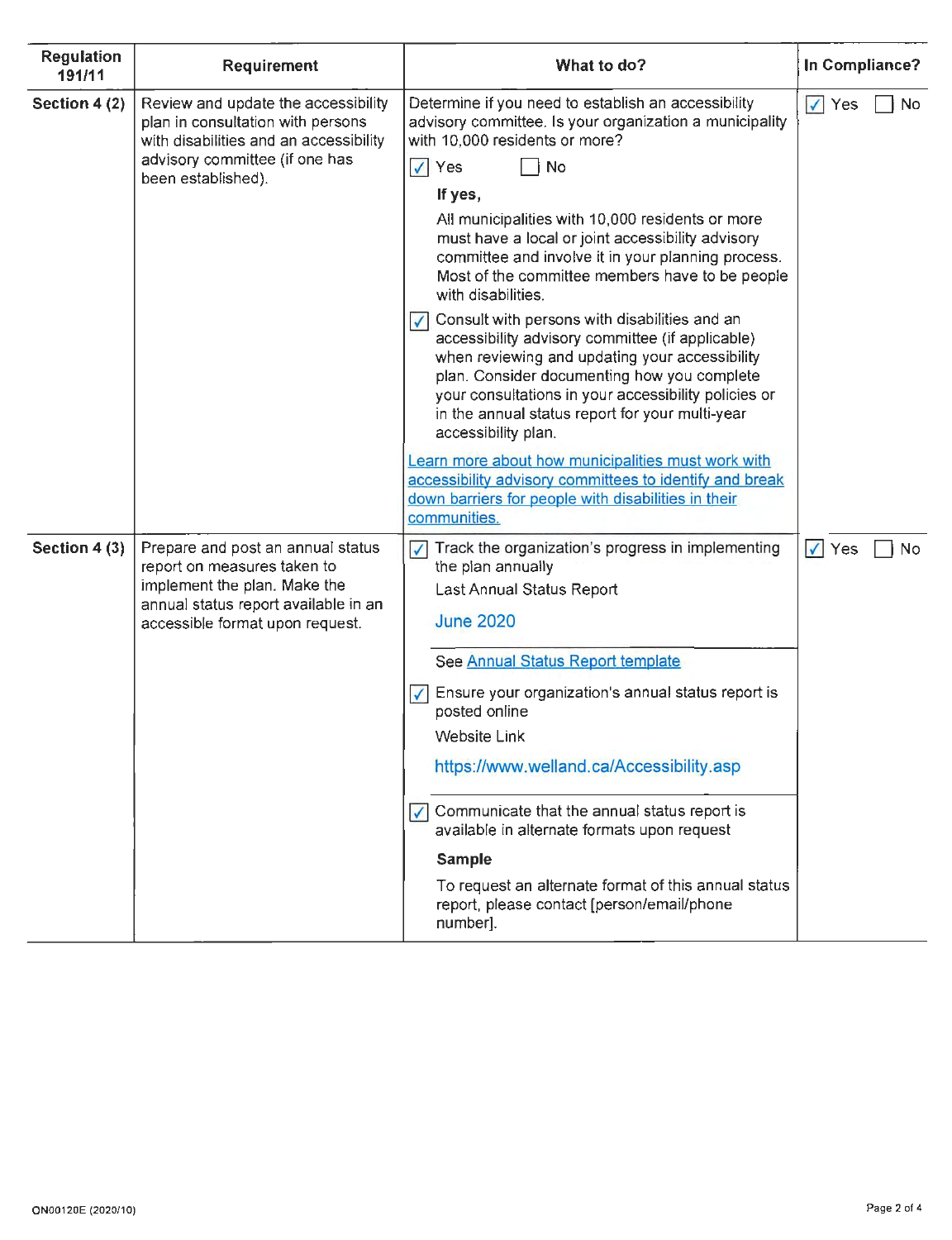## **Designated Public Sector Annual Status Report Template**

| <b>City of Welland</b>                                                                                                                                                                                                                                                                                                               | <b>Annual Status Report</b>                       |  |  |  |  |
|--------------------------------------------------------------------------------------------------------------------------------------------------------------------------------------------------------------------------------------------------------------------------------------------------------------------------------------|---------------------------------------------------|--|--|--|--|
| Name of Organization                                                                                                                                                                                                                                                                                                                 |                                                   |  |  |  |  |
| <b>City of Welland</b>                                                                                                                                                                                                                                                                                                               | has established a multi-year                      |  |  |  |  |
| Name of Organization                                                                                                                                                                                                                                                                                                                 |                                                   |  |  |  |  |
| accessibility plan to prevent and remove barriers to accessibility and to meet requirements under the Accessibility for Ontarians<br>with Disabilities Act and the Integrated Accessibility Standards.                                                                                                                               |                                                   |  |  |  |  |
| This Annual Status Report details the required annual update for (year) 2021 on the progress of measures taken to improve<br>accessibility. The purpose of this report is to track our organization's progress and make the public aware of our initiatives.                                                                         |                                                   |  |  |  |  |
| This report is available online at https://www.welland.ca/Accessibility.asp                                                                                                                                                                                                                                                          |                                                   |  |  |  |  |
| To request an alternate format of this annual status report, please contact:                                                                                                                                                                                                                                                         |                                                   |  |  |  |  |
| Tosta, Jack<br>Name (last name, first name)                                                                                                                                                                                                                                                                                          |                                                   |  |  |  |  |
| Email accessibility@welland.ca                                                                                                                                                                                                                                                                                                       | Telephone number 905-735-1700<br>ext. 2241        |  |  |  |  |
| <b>Accessibility Accomplishments in (year) 2021</b>                                                                                                                                                                                                                                                                                  |                                                   |  |  |  |  |
| <b>General Accomplishments</b>                                                                                                                                                                                                                                                                                                       | $\sqrt{\phantom{a}}$ Applicable<br>Not applicable |  |  |  |  |
| Enter in general initiatives related to accessibility that may or may not be directly related to a regulatory requirement or initiatives<br>that don't fall within a particular standard.                                                                                                                                            |                                                   |  |  |  |  |
| -Accessibility Policy - Updated wording - Human Resources                                                                                                                                                                                                                                                                            |                                                   |  |  |  |  |
| <b>Customer Service Accomplishments entitledies and contain the Customer Service Accomplishments</b>                                                                                                                                                                                                                                 | $\sqrt{\phantom{a}}$ Applicable<br>Not applicable |  |  |  |  |
| Enter in initiatives implemented related to the Customer Service Standards. For example, this can include training employees,<br>updating/establishing policies, follow up on feedback received.<br>-All Library staff provided with dementia awareness training through the Alzheimer's Association of Niagara (April/              |                                                   |  |  |  |  |
| May 2021)                                                                                                                                                                                                                                                                                                                            |                                                   |  |  |  |  |
| -Continued to provide AODA training to all new hires (Dunk) for Library staff<br>-City of Welland continued Employee Training - AODA Module (DUNK)                                                                                                                                                                                   |                                                   |  |  |  |  |
| Clerks - relocation to the 2nd floor - provides a more service focus environment for our customers - the relocation to<br>the 2nd floor has resulted in larger work spaces and areas for staff and customers.                                                                                                                        |                                                   |  |  |  |  |
|                                                                                                                                                                                                                                                                                                                                      |                                                   |  |  |  |  |
| Information and Communications Accomplishments [1] [1] Information and Communications Accomplishments [1] [1] $\frac{1}{2}$                                                                                                                                                                                                          | $\sqrt{\phantom{a}}$ Applicable<br>Not applicable |  |  |  |  |
| Enter in initiatives implemented related to the Information and Communications Standards. For example, this can include<br>creating accessible documents, updating websites to meet accessibility requirements, developing new policies to ensure<br>information/documents are provided in alternate formats, follow up on feedback. |                                                   |  |  |  |  |
| -Assistive hearing technology installed at the service counters at all locations (October 2021)<br>-Assistive hearing technology installed in all programming spaces (October 2021)                                                                                                                                                  |                                                   |  |  |  |  |
| -New mobile-friendly and accessible website launched to the public (Nov 1, 2021)                                                                                                                                                                                                                                                     |                                                   |  |  |  |  |
| -Received a grant to purchase and add decodable, dyslexia-friendly materials to our collection (Nov/Dec 2021)                                                                                                                                                                                                                        |                                                   |  |  |  |  |
|                                                                                                                                                                                                                                                                                                                                      | Not applicable<br>$\sqrt{\phantom{a}}$ Applicable |  |  |  |  |